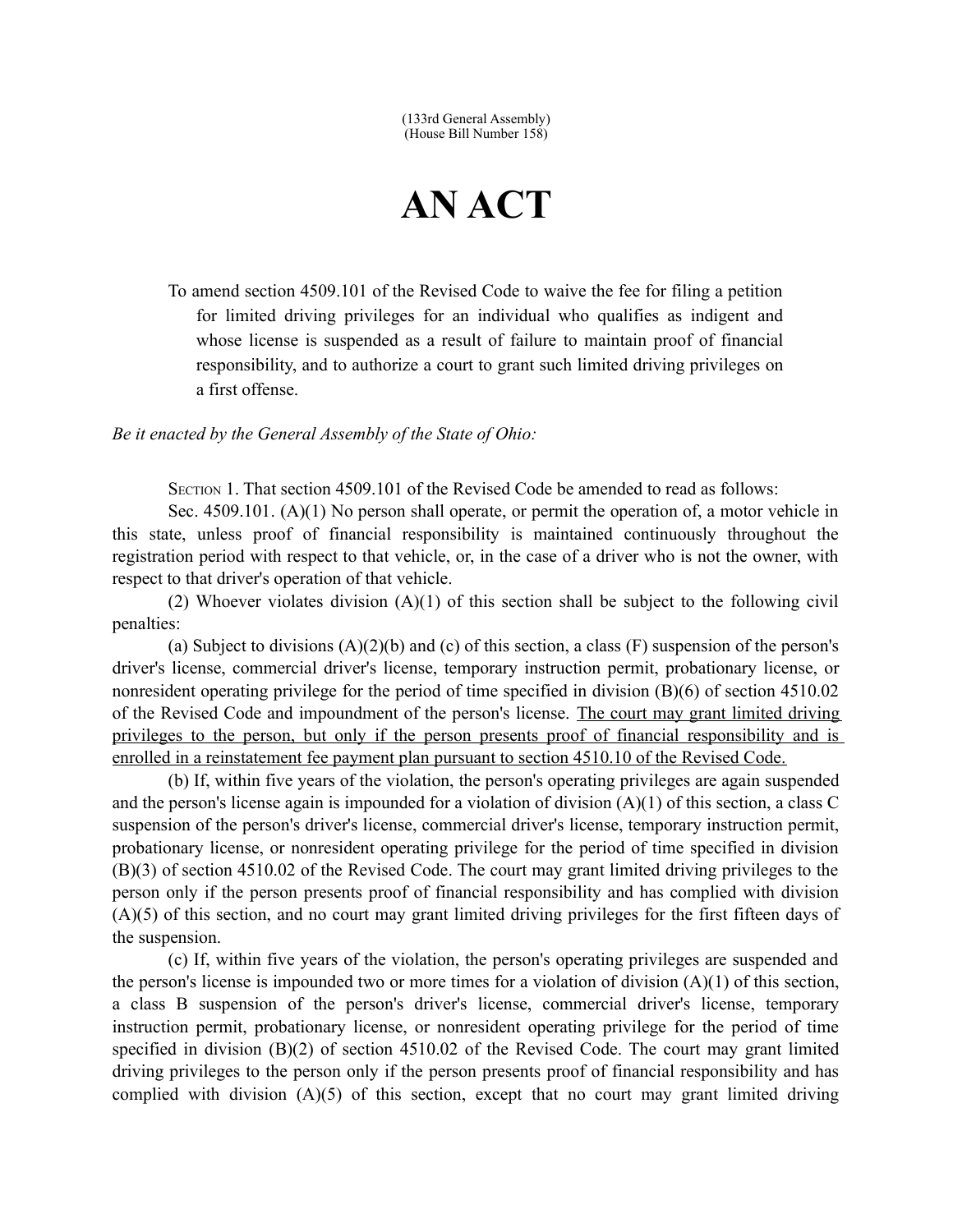2

privileges for the first thirty days of the suspension.

(d) In addition to the suspension of an owner's license under division  $(A)(2)(a)$ , (b), or (c) of this section, the suspension of the rights of the owner to register the motor vehicle and the impoundment of the owner's certificate of registration and license plates until the owner complies with division  $(A)(5)$  of this section.

The clerk of court shall waive the cost of filing a petition for limited driving privileges if, pursuant to section 2323.311 of the Revised Code, the petitioner applies to be qualified as an indigent litigant and the court approves the application.

(3) A person to whom this state has issued a certificate of registration for a motor vehicle or a license to operate a motor vehicle or who is determined to have operated any motor vehicle or permitted the operation in this state of a motor vehicle owned by the person shall be required to verify the existence of proof of financial responsibility covering the operation of the motor vehicle or the person's operation of the motor vehicle under any of the following circumstances:

(a) The person or a motor vehicle owned by the person is involved in a traffic accident that requires the filing of an accident report under section 4509.06 of the Revised Code.

(b) The person receives a traffic ticket indicating that proof of the maintenance of financial responsibility was not produced upon the request of a peace officer or state highway patrol trooper made in accordance with division (D)(2) of this section.

(c) Whenever, in accordance with rules adopted by the registrar, the person is randomly selected by the registrar and requested to provide such verification.

(4) An order of the registrar that suspends and impounds a license or registration, or both, shall state the date on or before which the person is required to surrender the person's license or certificate of registration and license plates. The person is deemed to have surrendered the license or certificate of registration and license plates, in compliance with the order, if the person does either of the following:

(a) On or before the date specified in the order, personally delivers the license or certificate of registration and license plates, or causes the delivery of the items, to the registrar;

(b) Mails the license or certificate of registration and license plates to the registrar in an envelope or container bearing a postmark showing a date no later than the date specified in the order.

(5) Except as provided in division (A)(6) or (L) of this section, the registrar shall not restore any operating privileges or registration rights suspended under this section, return any license, certificate of registration, or license plates impounded under this section, or reissue license plates under section 4503.232 of the Revised Code, if the registrar destroyed the impounded license plates under that section, or reissue a license under section 4510.52 of the Revised Code, if the registrar destroyed the suspended license under that section, unless the rights are not subject to suspension or revocation under any other law and unless the person, in addition to complying with all other conditions required by law for reinstatement of the operating privileges or registration rights, complies with all of the following:

(a) Pays to the registrar or an eligible deputy registrar a financial responsibility reinstatement fee of one hundred dollars for the first violation of division (A)(1) of this section, three hundred dollars for a second violation of that division, and six hundred dollars for a third or subsequent violation of that division;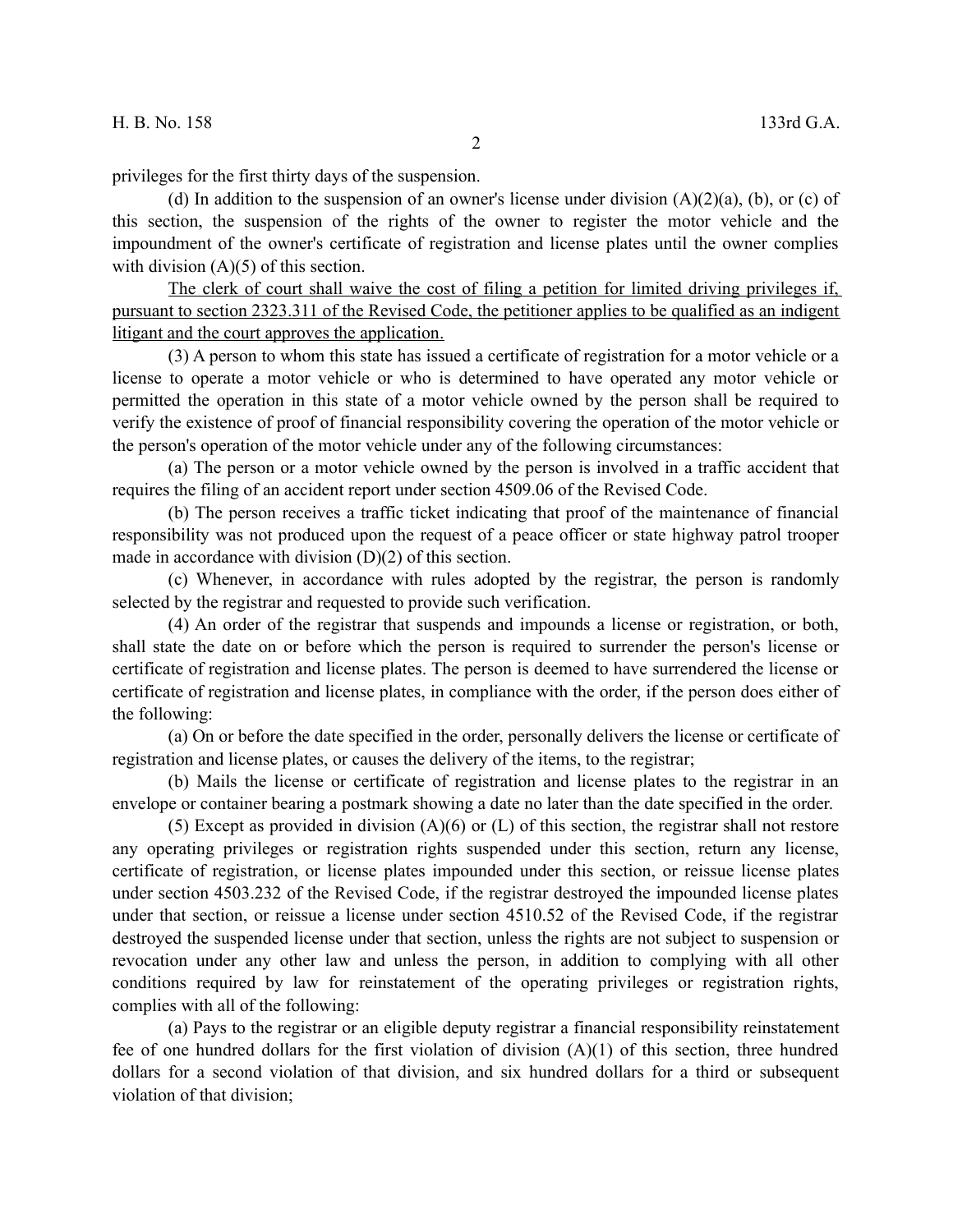(b) If the person has not voluntarily surrendered the license, certificate, or license plates in compliance with the order, pays to the registrar or an eligible deputy registrar a financial responsibility nonvoluntary compliance fee in an amount, not to exceed fifty dollars, determined by the registrar;

(c) Files and continuously maintains proof of financial responsibility under sections 4509.44 to 4509.65 of the Revised Code;

(d) Pays a deputy registrar a service fee of ten dollars to compensate the deputy registrar for services performed under this section. The deputy registrar shall retain eight dollars of the service fee and shall transmit the reinstatement fee, any nonvoluntary compliance fee, and two dollars of the service fee to the registrar in the manner the registrar shall determine.

(6) If the registrar issues an order under division  $(A)(2)$  of this section resulting from the failure of a person to respond to a financial responsibility random verification request under division (A)(3)(c) of this section and the person successfully maintains an affirmative defense to a violation of section 4510.16 of the Revised Code or is determined by the registrar or a deputy registrar to have been in compliance with division (A)(1) of this section at the time of the initial financial responsibility random verification request, the registrar shall do both of the following:

(a) Terminate the order of suspension or impoundment;

(b) Restore the operating privileges and registration rights of the person without payment of the fees established in divisions  $(A)(5)(a)$  and (b) of this section and without a requirement to file proof of financial responsibility.

(B)(1) Every party required to file an accident report under section 4509.06 of the Revised Code also shall include with the report a document described in division  $(G)(1)(a)$  of this section or shall present proof of financial responsibility through use of an electronic wireless communications device as permitted by division  $(G)(1)(b)$  of this section.

If the registrar determines, within forty-five days after the report is filed, that an operator or owner has violated division (A)(1) of this section, the registrar shall do all of the following:

(a) Order the impoundment, with respect to the motor vehicle involved, required under division (A)(2)(d) of this section, of the certificate of registration and license plates of any owner who has violated division  $(A)(1)$  of this section;

(b) Order the suspension required under division  $(A)(2)(a)$ ,  $(b)$ , or  $(c)$  of this section of the license of any operator or owner who has violated division (A)(1) of this section;

(c) Record the name and address of the person whose certificate of registration and license plates have been impounded or are under an order of impoundment, or whose license has been suspended or is under an order of suspension; the serial number of the person's license; the serial numbers of the person's certificate of registration and license plates; and the person's social security account number, if assigned, or, where the motor vehicle is used for hire or principally in connection with any established business, the person's federal taxpayer identification number. The information shall be recorded in such a manner that it becomes a part of the person's permanent record, and assists the registrar in monitoring compliance with the orders of suspension or impoundment.

(d) Send written notification to every person to whom the order pertains, at the person's last known address as shown on the records of the bureau. The person, within ten days after the date of the mailing of the notification, shall surrender to the registrar, in a manner set forth in division (A)(4)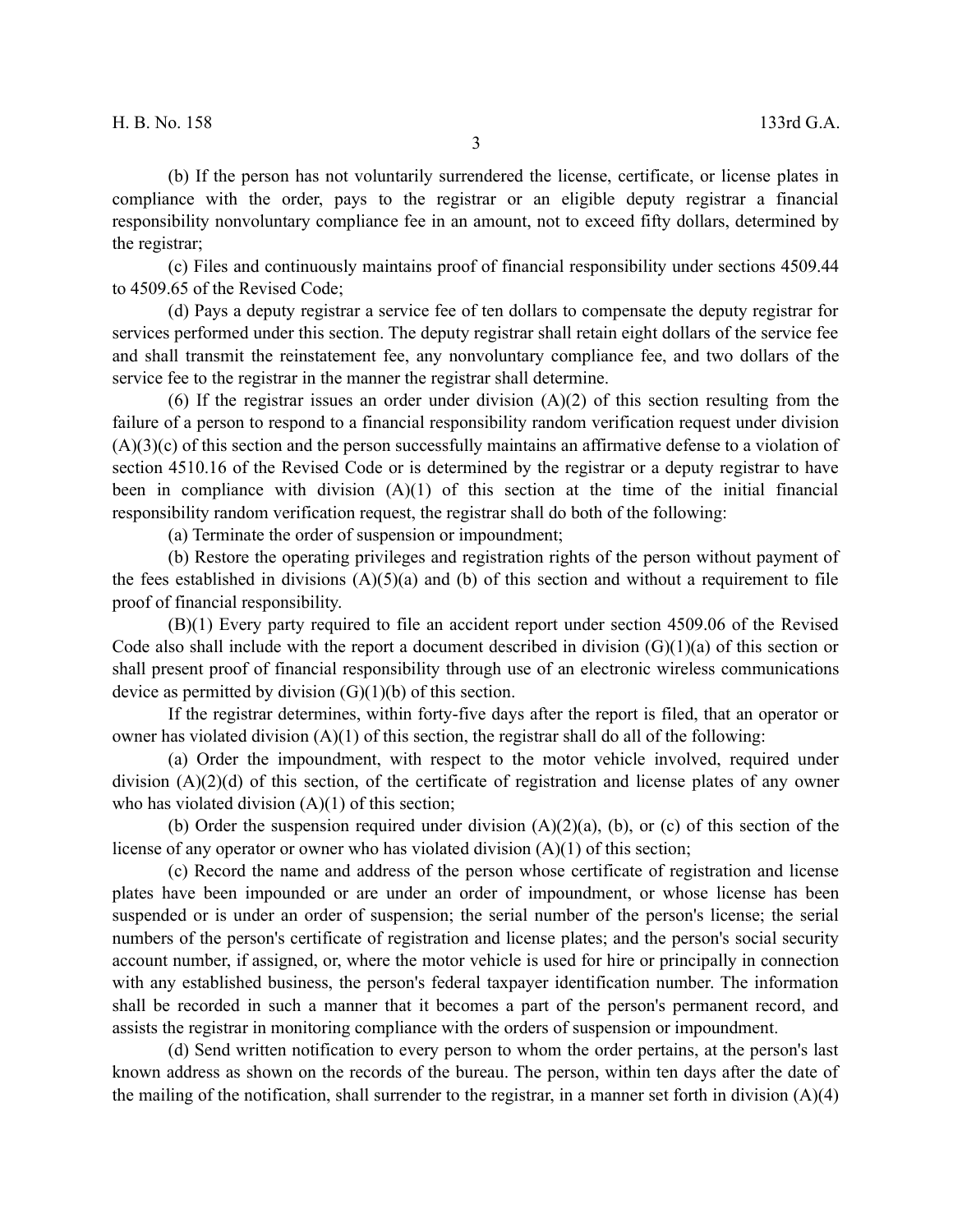of this section, any certificate of registration and registration plates under an order of impoundment, or any license under an order of suspension.

(2) The registrar shall issue any order under division (B)(1) of this section without a hearing. Any person adversely affected by the order, within ten days after the issuance of the order, may request an administrative hearing before the registrar, who shall provide the person with an opportunity for a hearing in accordance with this paragraph. A request for a hearing does not operate as a suspension of the order. The scope of the hearing shall be limited to whether the person in fact demonstrated to the registrar proof of financial responsibility in accordance with this section. The registrar shall determine the date, time, and place of any hearing, provided that the hearing shall be held, and an order issued or findings made, within thirty days after the registrar receives a request for a hearing. If requested by the person in writing, the registrar may designate as the place of hearing the county seat of the county in which the person resides or a place within fifty miles of the person's residence. The person shall pay the cost of the hearing before the registrar, if the registrar's order of suspension or impoundment is upheld.

(C) Any order of suspension or impoundment issued under this section or division (B) of section 4509.37 of the Revised Code may be terminated at any time if the registrar determines upon a showing of proof of financial responsibility that the operator or owner of the motor vehicle was in compliance with division (A)(1) of this section at the time of the traffic offense, motor vehicle inspection, or accident that resulted in the order against the person. A determination may be made without a hearing. This division does not apply unless the person shows good cause for the person's failure to present satisfactory proof of financial responsibility to the registrar prior to the issuance of the order.

(D)(1) For the purpose of enforcing this section, every peace officer is deemed an agent of the registrar.

(a) Except as provided in division  $(D)(1)(b)$  of this section, any peace officer who, in the performance of the peace officer's duties as authorized by law, becomes aware of a person whose license is under an order of suspension, or whose certificate of registration and license plates are under an order of impoundment, pursuant to this section, may confiscate the license, certificate of registration, and license plates, and return them to the registrar.

(b) Any peace officer who, in the performance of the peace officer's duties as authorized by law, becomes aware of a person whose license is under an order of suspension, or whose certificate of registration and license plates are under an order of impoundment resulting from failure to respond to a financial responsibility random verification, shall not, for that reason, arrest the owner or operator or seize the vehicle or license plates. Instead, the peace officer shall issue a citation for a violation of section 4510.16 of the Revised Code specifying the circumstances as failure to respond to a financial responsibility random verification.

(2) A peace officer shall request the owner or operator of a motor vehicle to produce proof of financial responsibility in a manner described in division (G) of this section at the time the peace officer acts to enforce the traffic laws of this state and during motor vehicle inspections conducted pursuant to section 4513.02 of the Revised Code.

(3) A peace officer shall indicate on every traffic ticket whether the person receiving the traffic ticket produced proof of the maintenance of financial responsibility in response to the officer's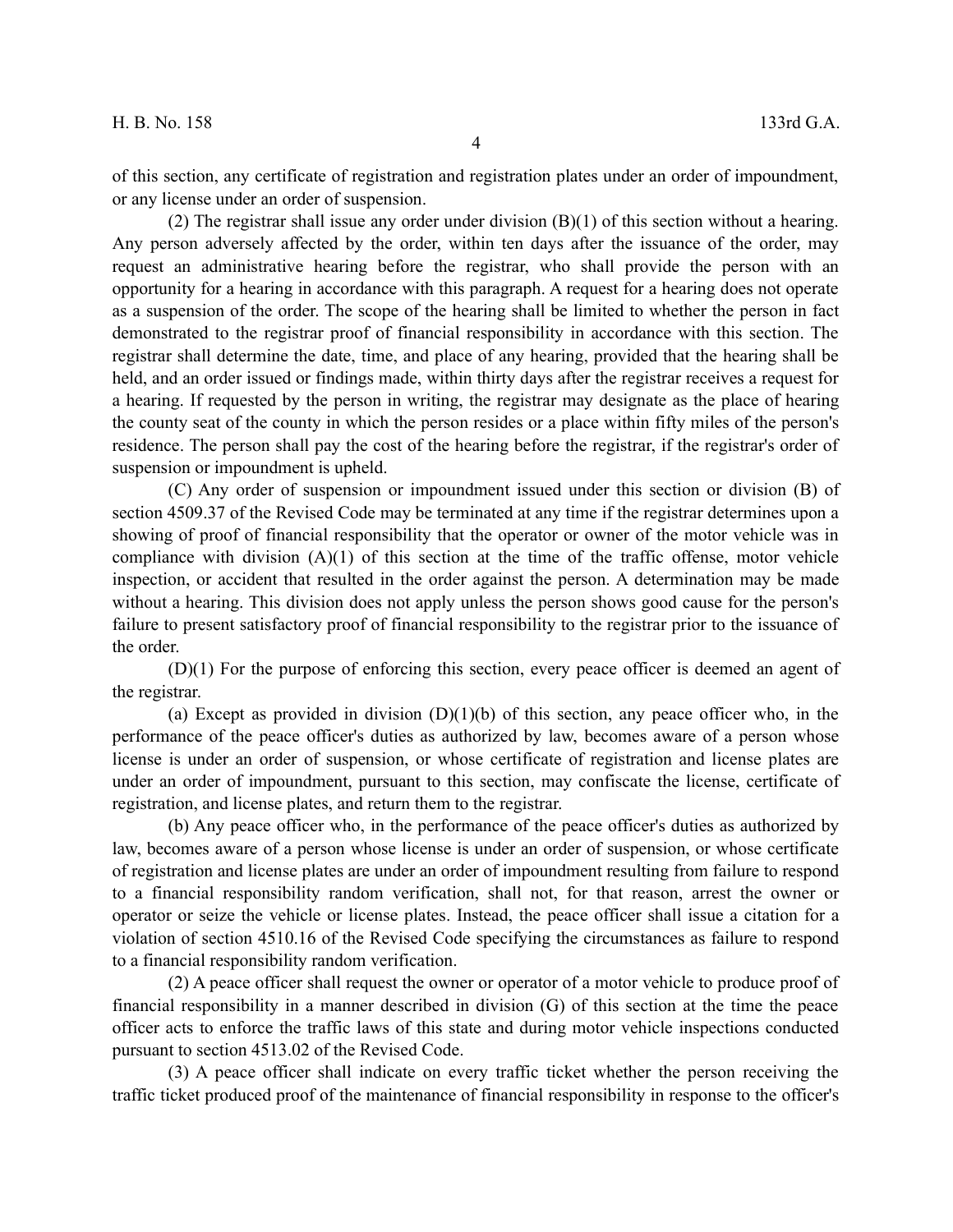request under division (D)(2) of this section. The peace officer shall inform every person who receives a traffic ticket and who has failed to produce proof of the maintenance of financial responsibility that the person must submit proof to the traffic violations bureau with any payment of a fine and costs for the ticketed violation or, if the person is to appear in court for the violation, the person must submit proof to the court.

(4)(a) If a person who has failed to produce proof of the maintenance of financial responsibility appears in court for a ticketed violation, the court may permit the defendant to present evidence of proof of financial responsibility to the court at such time and in such manner as the court determines to be necessary or appropriate. In a manner prescribed by the registrar, the clerk of courts shall provide the registrar with the identity of any person who fails to submit proof of the maintenance of financial responsibility pursuant to division (D)(3) of this section.

(b) If a person who has failed to produce proof of the maintenance of financial responsibility also fails to submit that proof to the traffic violations bureau with payment of a fine and costs for the ticketed violation, the traffic violations bureau, in a manner prescribed by the registrar, shall notify the registrar of the identity of that person.

(5)(a) Upon receiving notice from a clerk of courts or traffic violations bureau pursuant to division (D)(4) of this section, the registrar shall order the suspension of the license of the person required under division  $(A)(2)(a)$ ,  $(b)$ , or  $(c)$  of this section and the impoundment of the person's certificate of registration and license plates required under division (A)(2)(d) of this section, effective thirty days after the date of the mailing of notification. The registrar also shall notify the person that the person must present the registrar with proof of financial responsibility in accordance with this section, surrender to the registrar the person's certificate of registration, license plates, and license, or submit a statement subject to section 2921.13 of the Revised Code that the person did not operate or permit the operation of the motor vehicle at the time of the offense. Notification shall be in writing and shall be sent to the person at the person's last known address as shown on the records of the bureau of motor vehicles. The person, within fifteen days after the date of the mailing of notification, shall present proof of financial responsibility, surrender the certificate of registration, license plates, and license to the registrar in a manner set forth in division  $(A)(4)$  of this section, or submit the statement required under this section together with other information the person considers appropriate.

If the registrar does not receive proof or the person does not surrender the certificate of registration, license plates, and license, in accordance with this division, the registrar shall permit the order for the suspension of the license of the person and the impoundment of the person's certificate of registration and license plates to take effect.

(b) In the case of a person who presents, within the fifteen-day period, proof of financial responsibility, the registrar shall terminate the order of suspension and the impoundment of the registration and license plates required under division  $(A)(2)(d)$  of this section and shall send written notification to the person, at the person's last known address as shown on the records of the bureau.

(c) Any person adversely affected by the order of the registrar under division  $(D)(5)(a)$  or (b) of this section, within ten days after the issuance of the order, may request an administrative hearing before the registrar, who shall provide the person with an opportunity for a hearing in accordance with this paragraph. A request for a hearing does not operate as a suspension of the order. The scope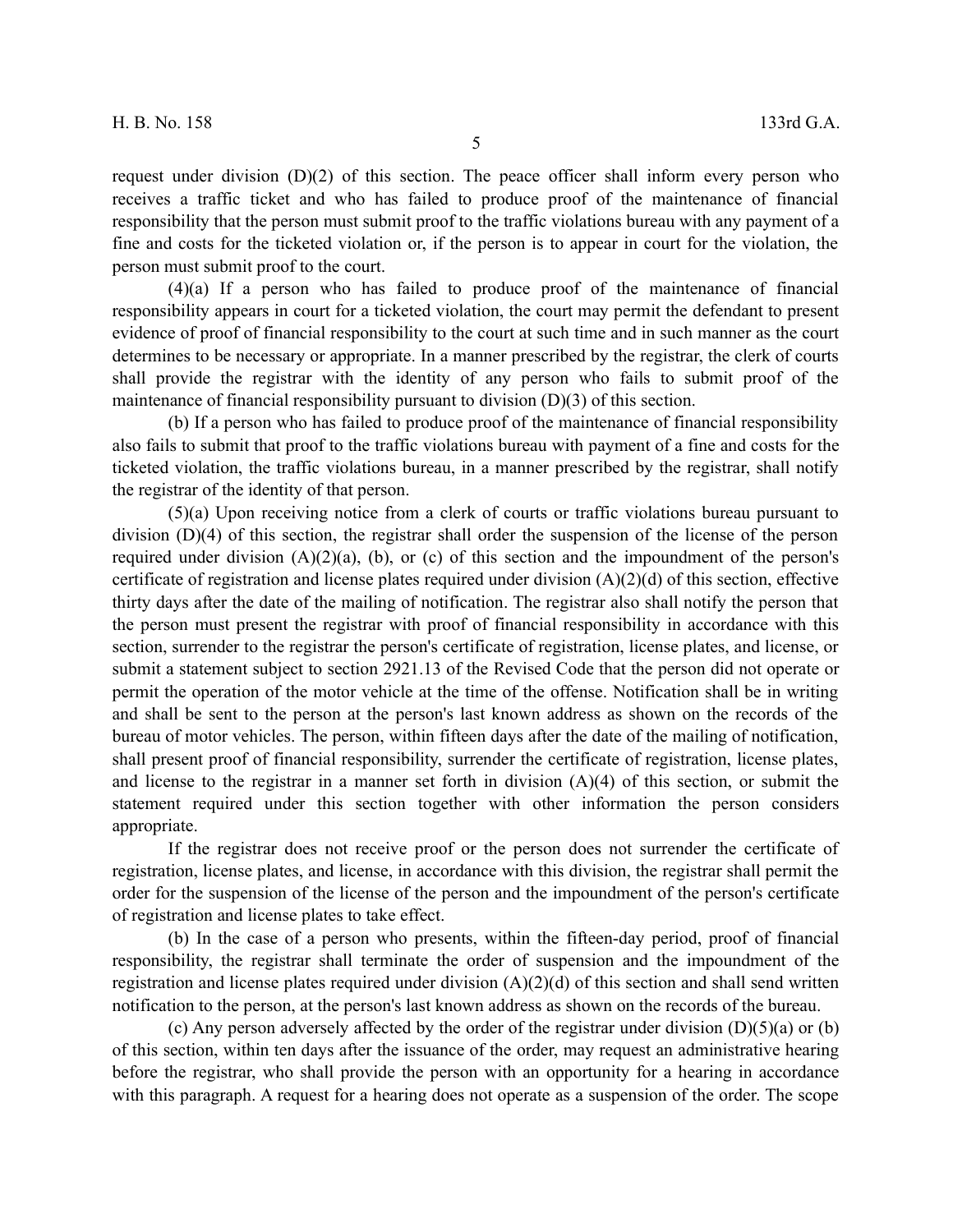of the hearing shall be limited to whether, at the time of the hearing, the person presents proof of financial responsibility covering the vehicle and whether the person is eligible for an exemption in accordance with this section or any rule adopted under it. The registrar shall determine the date, time, and place of any hearing; provided, that the hearing shall be held, and an order issued or findings made, within thirty days after the registrar receives a request for a hearing. If requested by the person in writing, the registrar may designate as the place of hearing the county seat of the county in which the person resides or a place within fifty miles of the person's residence. Such person shall pay the cost of the hearing before the registrar, if the registrar's order of suspension or impoundment under division  $(D)(5)(a)$  or (b) of this section is upheld.

(6) A peace officer may charge an owner or operator of a motor vehicle with a violation of section 4510.16 of the Revised Code when the owner or operator fails to show proof of the maintenance of financial responsibility pursuant to a peace officer's request under division (D)(2) of this section, if a check of the owner or operator's driving record indicates that the owner or operator, at the time of the operation of the motor vehicle, is required to file and maintain proof of financial responsibility under section 4509.45 of the Revised Code for a previous violation of this chapter.

(7) Any forms used by law enforcement agencies in administering this section shall be prescribed, supplied, and paid for by the registrar.

(8) No peace officer, law enforcement agency employing a peace officer, or political subdivision or governmental agency that employs a peace officer shall be liable in a civil action for damages or loss to persons arising out of the performance of any duty required or authorized by this section.

(9) As used in this section, "peace officer" has the meaning set forth in section 2935.01 of the Revised Code.

(E) All fees, except court costs, fees paid to a deputy registrar, and those portions of the financial responsibility reinstatement fees as otherwise specified in this division, collected under this section shall be paid into the state treasury to the credit of the public safety - highway purposes fund established in section 4501.06 of the Revised Code and used to cover costs incurred by the bureau in the administration of this section and sections 4503.20, 4507.212, and 4509.81 of the Revised Code, and by any law enforcement agency employing any peace officer who returns any license, certificate of registration, and license plates to the registrar pursuant to division (C) of this section.

Of each financial responsibility reinstatement fee the registrar collects pursuant to division  $(A)(5)(a)$  of this section or receives from a deputy registrar under division  $(A)(5)(d)$  of this section, the registrar shall deposit twenty-five dollars of each one-hundred-dollar reinstatement fee, fifty dollars of each three-hundred-dollar reinstatement fee, and one hundred dollars of each six-hundreddollar reinstatement fee into the state treasury to the credit of the indigent defense support fund created by section 120.08 of the Revised Code.

(F) Chapter 119. of the Revised Code applies to this section only to the extent that any provision in that chapter is not clearly inconsistent with this section.

(G)(1)(a) The registrar, court, traffic violations bureau, or peace officer may require proof of financial responsibility to be demonstrated by use of a standard form prescribed by the registrar. If the use of a standard form is not required, a person may demonstrate proof of financial responsibility under this section by presenting to the traffic violations bureau, court, registrar, or peace officer any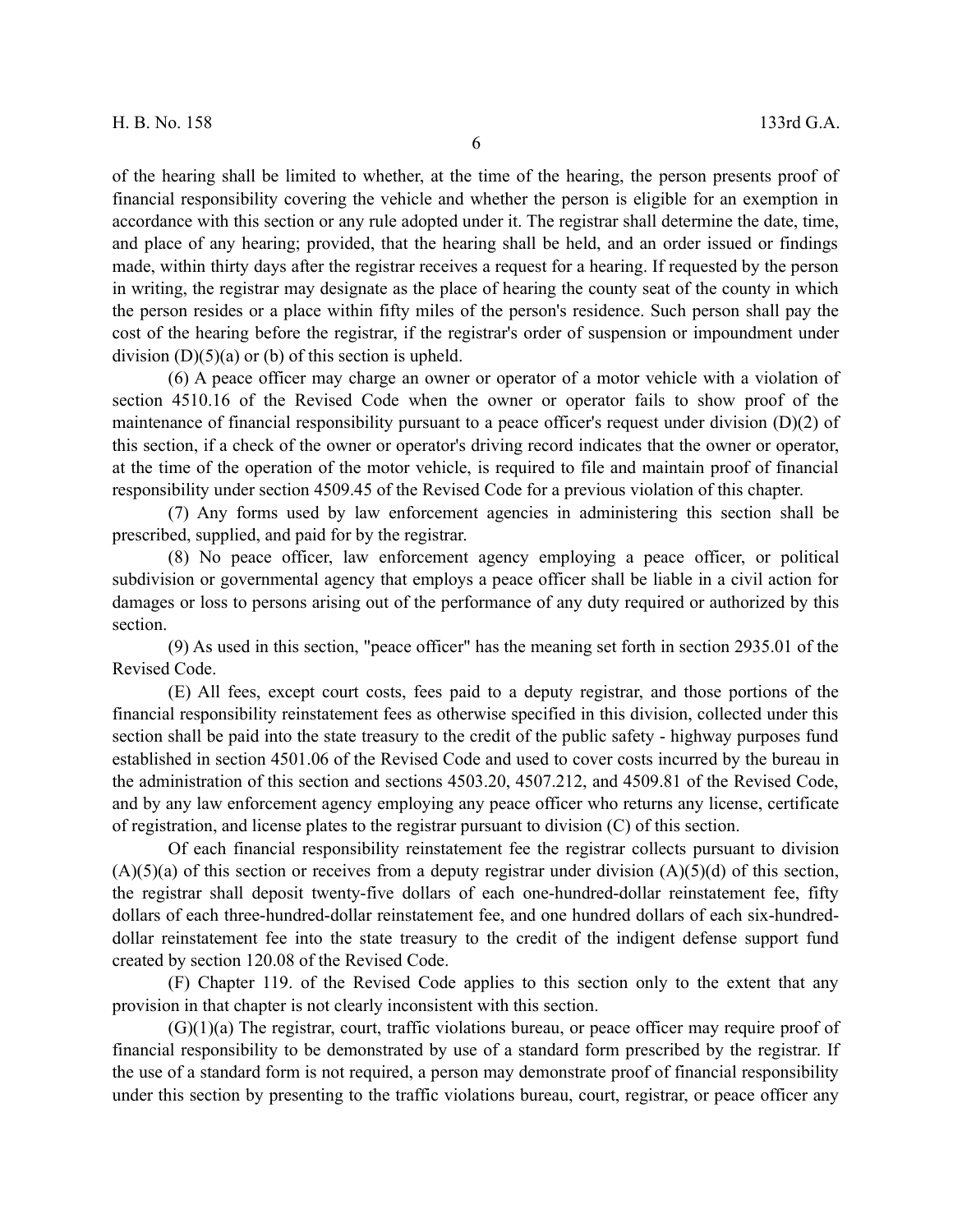of the following documents or a copy of the documents:

(i) A financial responsibility identification card as provided in section 4509.103 of the Revised Code;

(ii) A certificate of proof of financial responsibility on a form provided and approved by the registrar for the filing of an accident report required to be filed under section 4509.06 of the Revised Code;

(iii) A policy of liability insurance, a declaration page of a policy of liability insurance, or liability bond, if the policy or bond complies with section 4509.20 or sections 4509.49 to 4509.61 of the Revised Code;

(iv) A bond or certification of the issuance of a bond as provided in section 4509.59 of the Revised Code;

(v) A certificate of deposit of money or securities as provided in section 4509.62 of the Revised Code;

(vi) A certificate of self-insurance as provided in section 4509.72 of the Revised Code.

(b) A person also may present proof of financial responsibility under this section to the traffic violations bureau, court, registrar, or peace officer through use of an electronic wireless communications device as specified under section 4509.103 of the Revised Code.

(2) If a person fails to demonstrate proof of financial responsibility in a manner described in division (G)(1) of this section, the person may demonstrate proof of financial responsibility under this section by any other method that the court or the bureau, by reason of circumstances in a particular case, may consider appropriate.

(3) A motor carrier certificated by the interstate commerce commission or by the public utilities commission may demonstrate proof of financial responsibility by providing a statement designating the motor carrier's operating authority and averring that the insurance coverage required by the certificating authority is in full force and effect.

(4)(a) A finding by the registrar or court that a person is covered by proof of financial responsibility in the form of an insurance policy or surety bond is not binding upon the named insurer or surety or any of its officers, employees, agents, or representatives and has no legal effect except for the purpose of administering this section.

(b) The preparation and delivery of a financial responsibility identification card or any other document authorized to be used as proof of financial responsibility and the generation and delivery of proof of financial responsibility to an electronic wireless communications device that is displayed on the device as text or images does not do any of the following:

(i) Create any liability or estoppel against an insurer or surety, or any of its officers, employees, agents, or representatives;

(ii) Constitute an admission of the existence of, or of any liability or coverage under, any policy or bond;

(iii) Waive any defenses or counterclaims available to an insurer, surety, agent, employee, or representative in an action commenced by an insured or third-party claimant upon a cause of action alleged to have arisen under an insurance policy or surety bond or by reason of the preparation and delivery of a document for use as proof of financial responsibility or the generation and delivery of proof of financial responsibility to an electronic wireless communications device.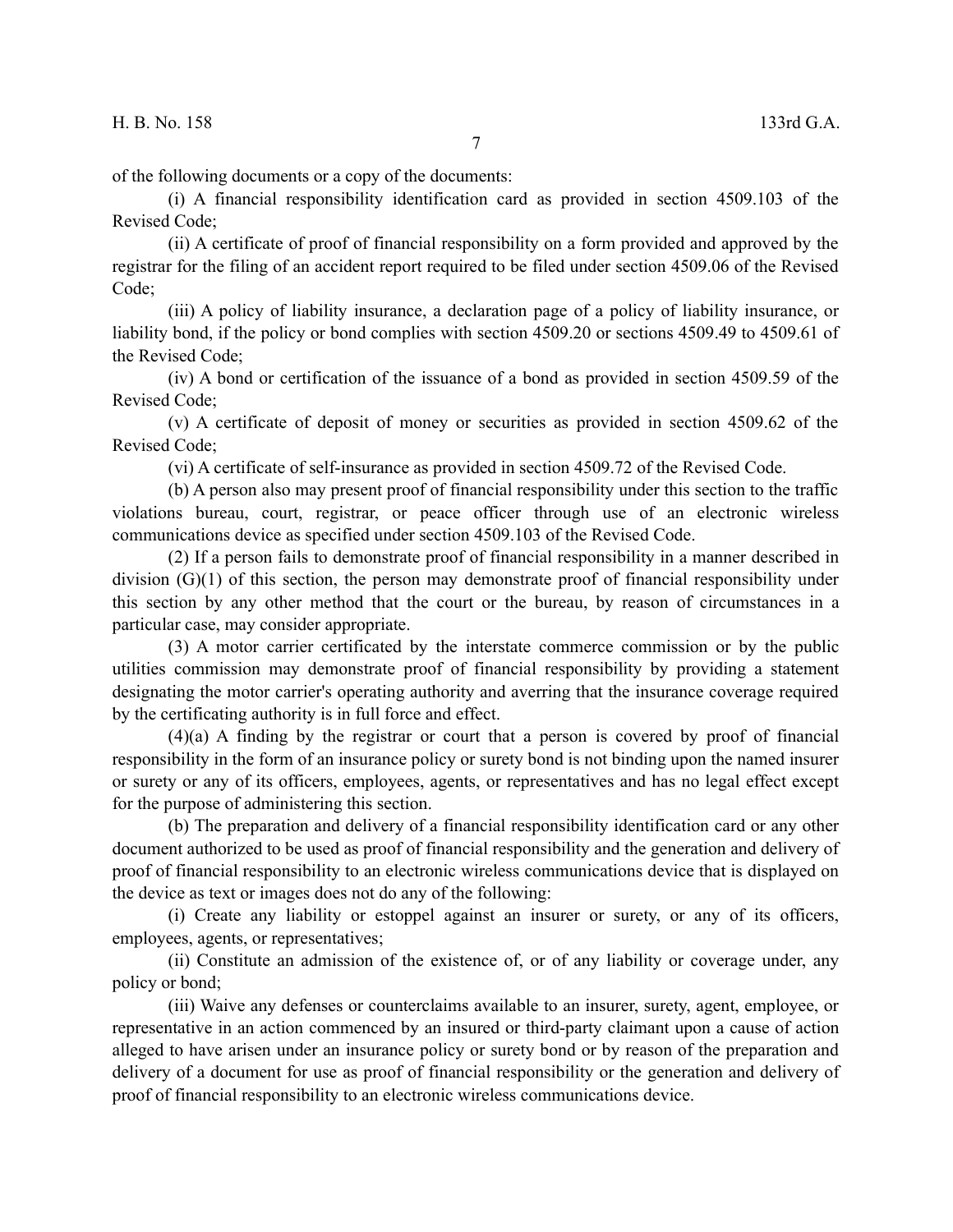(c) Whenever it is determined by a final judgment in a judicial proceeding that an insurer or surety, which has been named on a document or displayed on an electronic wireless communications device accepted by a court or the registrar as proof of financial responsibility covering the operation of a motor vehicle at the time of an accident or offense, is not liable to pay a judgment for injuries or damages resulting from such operation, the registrar, notwithstanding any previous contrary finding, shall forthwith suspend the operating privileges and registration rights of the person against whom the judgment was rendered as provided in division  $(A)(2)$  of this section.

(H) In order for any document or display of text or images on an electronic wireless communications device described in division  $(G)(1)$  of this section to be used for the demonstration of proof of financial responsibility under this section, the document or words or images shall state the name of the insured or obligor, the name of the insurer or surety company, and the effective and expiration dates of the financial responsibility, and designate by explicit description or by appropriate reference all motor vehicles covered which may include a reference to fleet insurance coverage.

(I) For purposes of this section, "owner" does not include a licensed motor vehicle leasing dealer as defined in section 4517.01 of the Revised Code, but does include a motor vehicle renting dealer as defined in section 4549.65 of the Revised Code. Nothing in this section or in section 4509.51 of the Revised Code shall be construed to prohibit a motor vehicle renting dealer from entering into a contractual agreement with a person whereby the person renting the motor vehicle agrees to be solely responsible for maintaining proof of financial responsibility, in accordance with this section, with respect to the operation, maintenance, or use of the motor vehicle during the period of the motor vehicle's rental.

(J) The purpose of this section is to require the maintenance of proof of financial responsibility with respect to the operation of motor vehicles on the highways of this state, so as to minimize those situations in which persons are not compensated for injuries and damages sustained in motor vehicle accidents. The general assembly finds that this section contains reasonable civil penalties and procedures for achieving this purpose.

(K) Nothing in this section shall be construed to be subject to section 4509.78 of the Revised Code.

(L)(1) The registrar may terminate any suspension imposed under this section and not require the owner to comply with divisions  $(A)(5)(a)$ ,  $(b)$ , and  $(c)$  of this section if the registrar with or without a hearing determines that the owner of the vehicle has established by clear and convincing evidence that all of the following apply:

(a) The owner customarily maintains proof of financial responsibility.

(b) Proof of financial responsibility was not in effect for the vehicle on the date in question for one of the following reasons:

(i) The vehicle was inoperable.

(ii) The vehicle is operated only seasonally, and the date in question was outside the season of operation.

(iii) A person other than the vehicle owner or driver was at fault for the lapse of proof of financial responsibility through no fault of the owner or driver.

(iv) The lapse of proof of financial responsibility was caused by excusable neglect under circumstances that are not likely to recur and do not suggest a purpose to evade the requirements of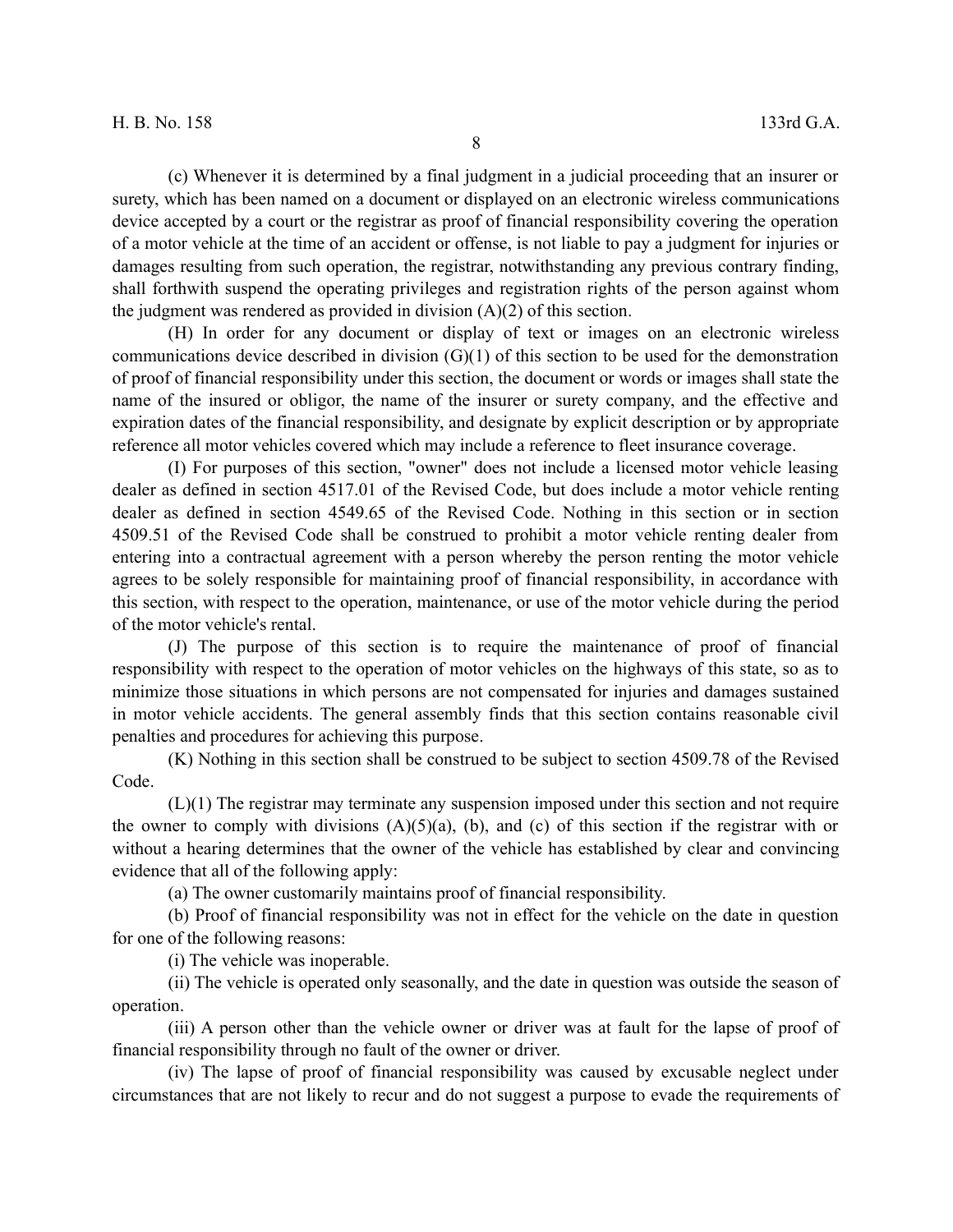this chapter.

(2) The registrar may grant an owner or driver relief for a reason specified in division  $(L)(1)$ (b)(i) or (ii) of this section whenever the owner or driver is randomly selected to verify the existence of proof of financial responsibility for such a vehicle. However, the registrar may grant an owner or driver relief for a reason specified in division  $(L)(1)(b)(iii)$  or (iv) of this section only if the owner or driver has not previously been granted relief under division  $(L)(1)(b)(iii)$  or (iv) of this section.

(M) The registrar shall adopt rules in accordance with Chapter 119. of the Revised Code that are necessary to administer and enforce this section. The rules shall include procedures for the surrender of license plates upon failure to maintain proof of financial responsibility and provisions relating to reinstatement of registration rights, acceptable forms of proof of financial responsibility, the use of an electronic wireless communications device to present proof of financial responsibility, and verification of the existence of financial responsibility during the period of registration.

(N)(1) When a person utilizes an electronic wireless communications device to present proof of financial responsibility, only the evidence of financial responsibility displayed on the device shall be viewed by the registrar, peace officer, employee or official of the traffic violations bureau, or the court. No other content of the device shall be viewed for purposes of obtaining proof of financial responsibility.

(2) When a person provides an electronic wireless communications device to the registrar, a peace officer, an employee or official of a traffic violations bureau, or the court, the person assumes the risk of any resulting damage to the device unless the registrar, peace officer, employee, or official, or court personnel purposely, knowingly, or recklessly commits an action that results in damage to the device.

SECTION 2. That existing section 4509.101 of the Revised Code is hereby repealed.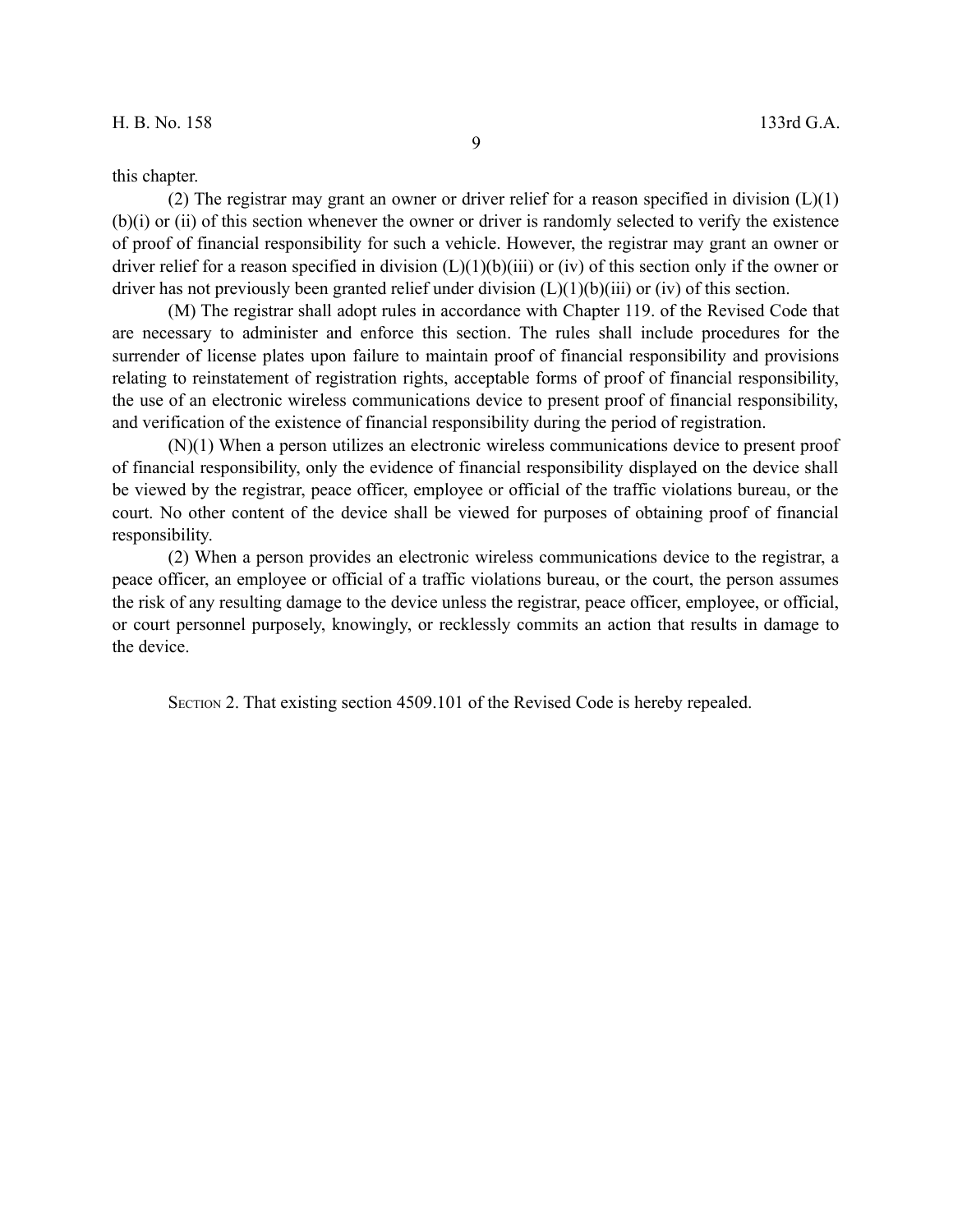*Speaker \_\_\_\_\_\_\_\_\_\_\_\_\_\_\_\_\_\_\_ of the House of Representatives.*

10

*President \_\_\_\_\_\_\_\_\_\_\_\_\_\_\_\_\_\_\_ of the Senate.*

Passed \_\_\_\_\_\_\_\_\_\_\_\_\_\_\_\_\_\_\_\_\_\_\_\_, 20\_\_\_\_

Approved \_\_\_\_\_\_\_\_\_\_\_\_\_\_\_\_\_\_\_\_\_\_\_\_, 20\_\_\_\_

*Governor.*